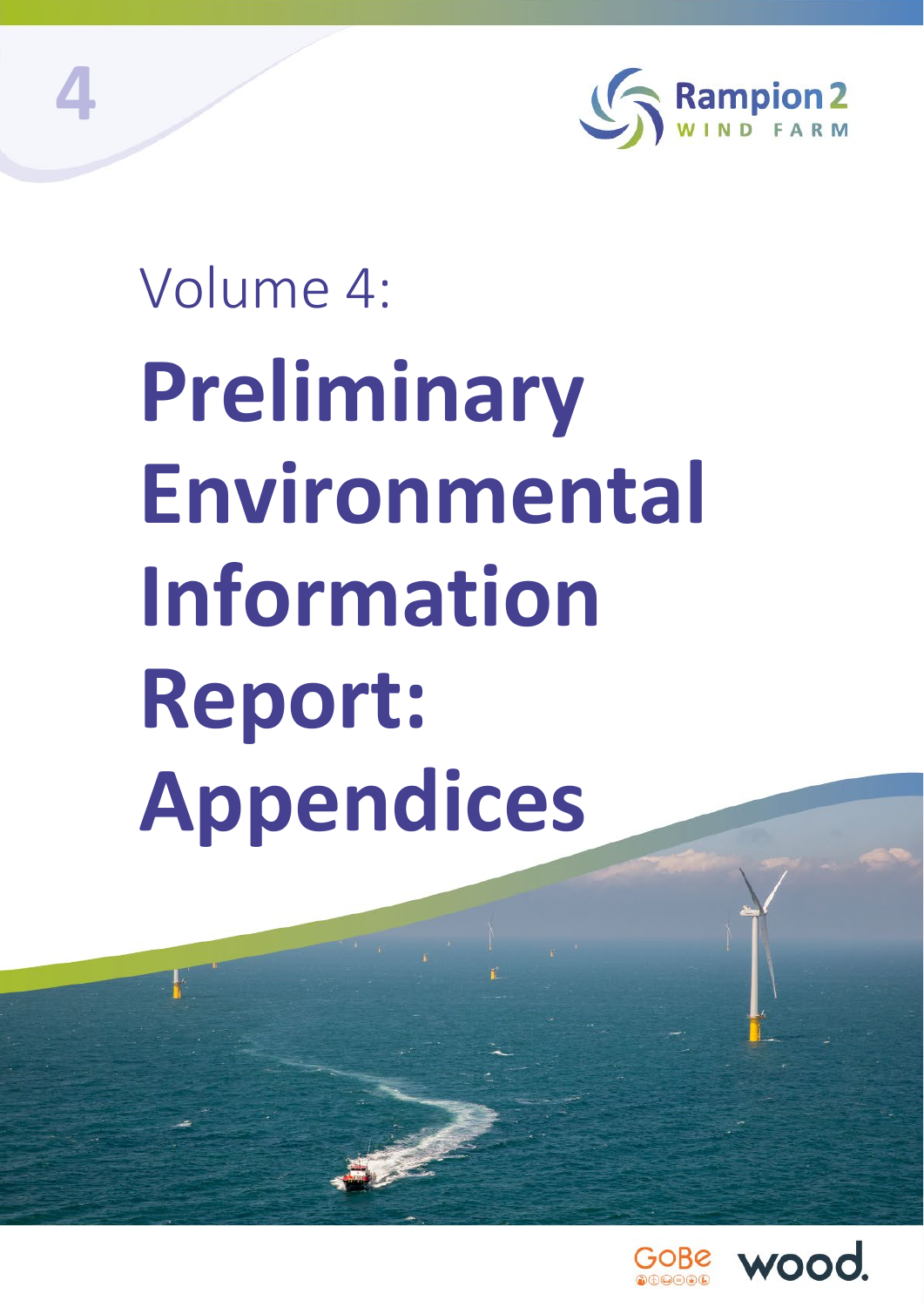# **Contents**

# **Chapter 1: Introduction**

Appendix 1.1 Competent experts

# **Chapter 2 Policy and legislative context**

No appendices for this chapter

# **Chapter 3: Alternatives**

No appendices for this chapter

# **Chapter 4: The Proposed Development**

| Appendix 4.1 | Commitments register |
|--------------|----------------------|
| Appendix 4.2 | Crossings schedule   |

# **Chapter 5: Approach to the EIA**

| Appendix 5.1<br>Appendix 5.2 | Responses to the Scoping Opinion<br>Greenhouse gas assessment |
|------------------------------|---------------------------------------------------------------|
| Appendix 5.3                 | Cumulative effects assessment detailed onshore search and     |
|                              | screening criteria                                            |
| Appendix 5.4                 | Cumulative effects assessment shortlisted developments        |
| Appendix 5.5                 | Vulnerability to climate change - policy and baseline         |

# **Chapter 6: Coastal processes**

| Appendix 6.1 Coastal processes technical report: Baseline description |  |
|-----------------------------------------------------------------------|--|
|-----------------------------------------------------------------------|--|

- Appendix 6.2 Coastal processes model design and validation
- Appendix 6.3 Coastal processes technical report: Impact assessment

# **Chapter 7: Other marine users**

No appendices for this chapter

# **Chapter 8: Fish and shellfish ecology**

Appendix 8.1 Herring spawning grounds

# **Chapter 9: Benthic subtidal and intertidal ecology**

- Appendix 9.1 Predictive seabed mapping methods report
- Appendix 9.2 Intertidal habitats survey report
- Appendix 9.3 Subtidal benthic characterisation survey report
- Appendix 9.4 Geophysical survey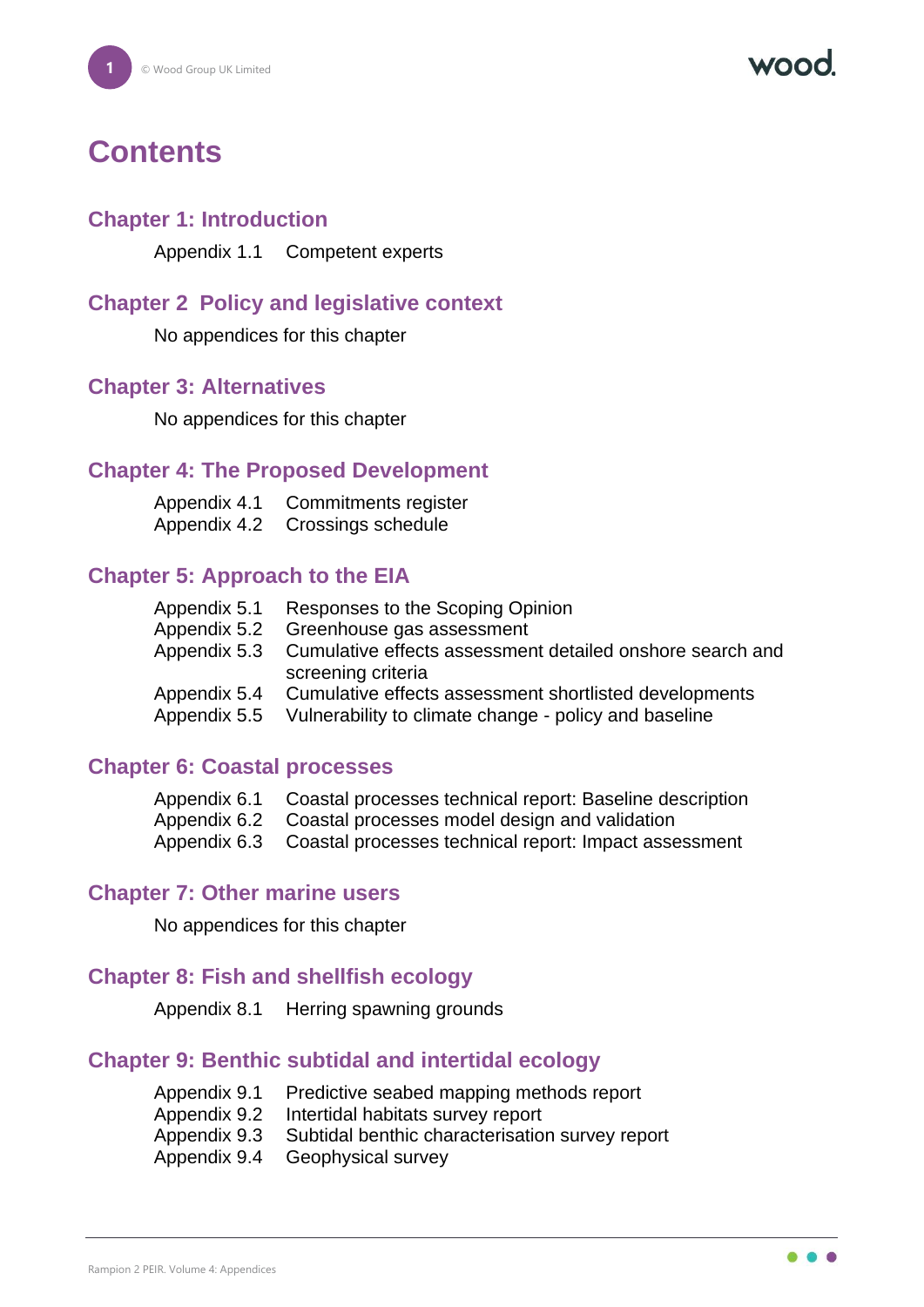# **Chapter 10: Commercial fisheries**

Appendix 10.1 Commercial fisheries technical baseline report

#### **Chapter 11: Marine mammals**

Appendix 11.1 Marine mammal baseline characterisation Appendix 11.2 Marine mammal quantitative underwater noise impact assessment Appendix 11.3 Underwater noise assessment technical report

# **Chapter 12: Offshore Ornithology**

Appendix 12.1 Offshore and intertidal ornithology baseline technical report

Appendix 12.2 Offshore ornithology displacement analysis

Appendix 12.3 Offshore ornithology collision risk modelling

# **Chapter 13: Shipping and navigation**

Appendix 13.1 Navigational risk assessment

# **Chapter 14: Nature conservation**

Appendix 14.1 Draft Marine Conservation Zone Assessment

#### **Chapter 15: Civil and military aviation**

Appendix 15.1 Airspace analysis and radar modelling

# **Chapter 16: Seascape, landscape and visual**

| Appendix 16.1 SLVIA consultation responses                                                 |
|--------------------------------------------------------------------------------------------|
| Appendix 16.2 SLVIA methodology                                                            |
| Appendix 16.3 Simple Seascape, Landscape and Visual Impact Assessment<br>(SLVIA)           |
| Appendix 16.4 Viewpoint assessment                                                         |
| Appendix 16.5 Preliminary assessment of aviation and navigation lighting visual<br>effects |

# **Chapter 17: Marine archaeology**

Appendix 17.1 Marine archaeology technical report Appendix 17.2 Draft outline marine Written Scheme of Investigations

# **Chapter 18: Socio-economics**

| Appendix 18.1 Socio-economic and tourism and recreation method statement                                                   |
|----------------------------------------------------------------------------------------------------------------------------|
| Appendix 18.2 Socio-economics technical baseline<br>Appendix 18.3 Assessment of sensitivity of Public Rights of Way (PRoW) |
| Appendix 18.4 Socio-economics cost and sourcing report                                                                     |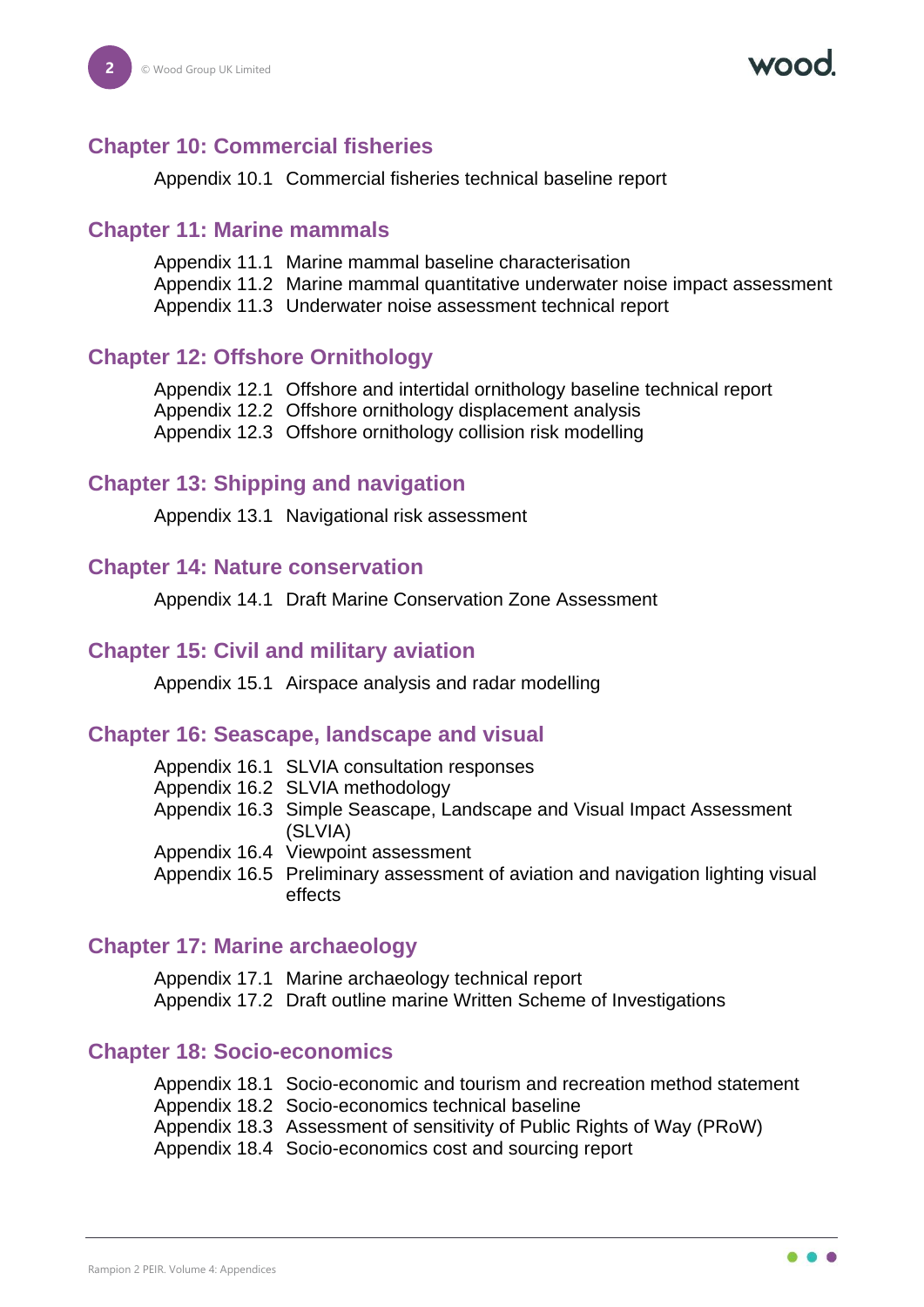#### **Chapter 19: Landscape and visual impact**

Appendix 19.1 Landscape and visual impact assessment methodology Appendix 19.2 Viewpoint analysis Appendix 19.3 Landscape assessment Appendix 19.4 Visual assessment

#### **Chapter 20: Air Quality**

Appendix 20.1 Full results of construction road traffic modelling Appendix 20.2 Full results of construction plant modelling

#### **Chapter 21: Soils and Agriculture**

No appendices for this chapter

#### **Chapter 22: Noise and Vibration (onshore)**

Appendix 22.1 Noise and vibration

#### **Chapter 23: Terrestrial ecology and nature conservation**

| Appendix 23.1 Policy and legislation tables       |
|---------------------------------------------------|
| Appendix 23.2 Terrestrial ecology desk study      |
| Appendix 23.3 Onshore winterbird report 2020-2021 |

#### **Chapter 24: Transport**

| Appendix 24.1 Outline construction traffic management plan  |
|-------------------------------------------------------------|
| Appendix 24.2 Outline Public Rights of Way management plan  |
| Appendix 24.3 Outline abnormal indivisible loads assessment |
| Appendix 24.4 Onshore Construction Traffic Assessment       |
| Appendix 24.5 Traffic calculations                          |

#### **Chapter 25: Ground Conditions**

Appendix 25.1 Phase 1 Geo-environmental desk study

#### **Chapter 26: Historic environment**

Appendix 26.1 Gazetteer of heritage records Appendix 26.2 Historic environment desk study

#### **Chapter 27: Water environment**

| Appendix 27.1 Detailed water environment baseline information  |
|----------------------------------------------------------------|
| Appendix 27.2 Flood risk screening assessment                  |
| Appendix 27.3 Preliminary Water Framework Directive Assessment |